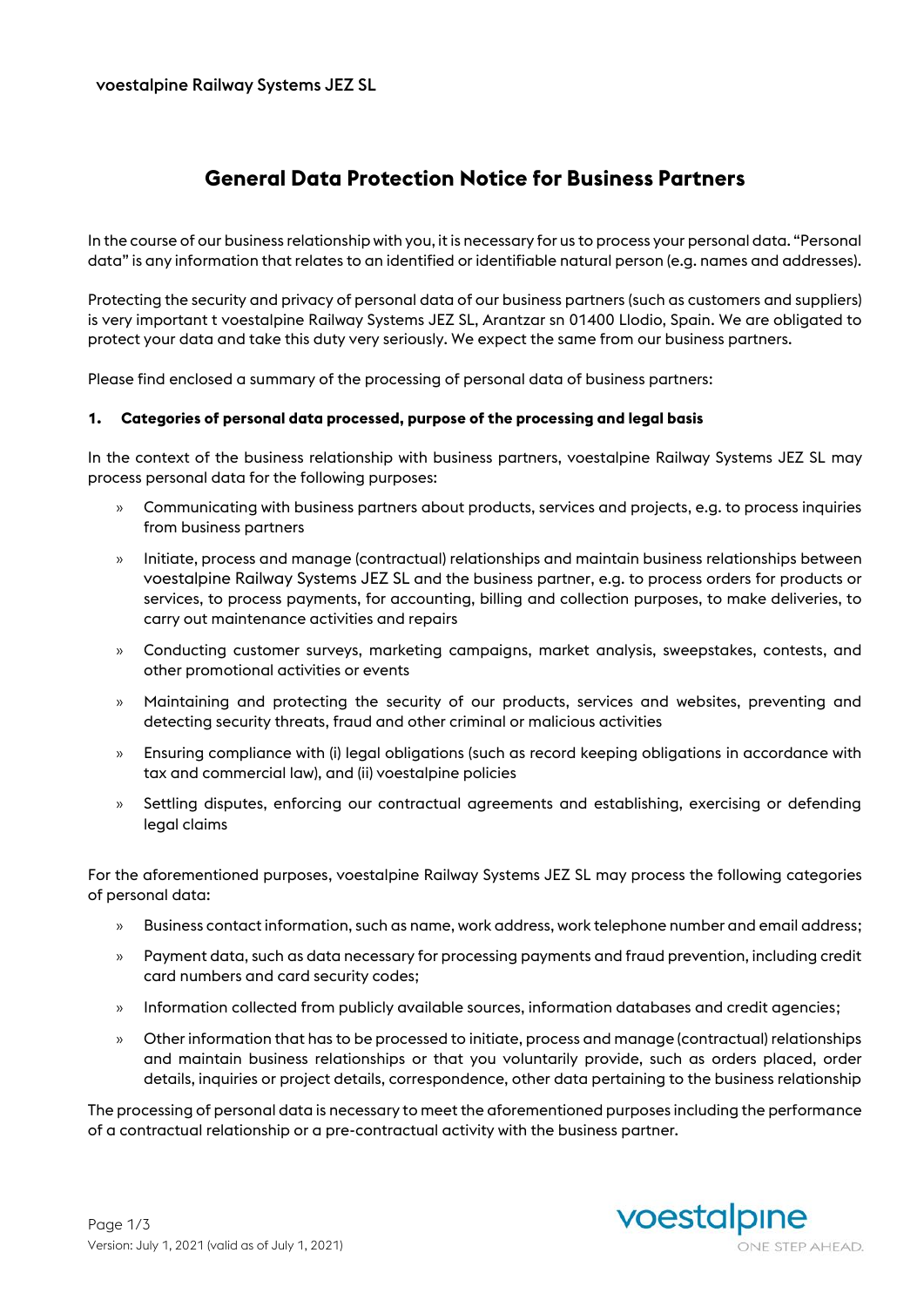Unless indicated otherwise, the legal basis for the processing of personal data is Article 6 (1) (a) (if consent has been given) or Article 6 (1) (b) or (f) of the General Data Protection Regulation (GDPR).

- » processing is necessary for the performance of a contract to which the data subject is party or for precontractual measures;
- » processing is necessary for the purposes of the legitimate interests pursued by the controller or by a third party;

If aforementioned personal data is not provided or is insufficient or if voestalpine Railway Systems JEZ SL cannot collect the respective personal data the purposes described may not be met or the received inquiry/inquiries could not be processed. Note that this would not be considered failure to fulfill our obligations under a contract.

### **2. Transfer and disclosure of personal data**

If legally permitted to do so, voestalpine Railway Systems JEZ SL may transfer personal data to other voestalpine Group companies [\(www.voestalpine.com/locations\)](http://www.voestalpine.com/locations) or courts, authorities, attorneys, or other business partners (for example shipping and logistics partners for executing and processing orders).

Furthermore voestalpine Railway Systems JEZ SL engages processors (service providers) to process personal data (within the scope of an IT support contract, for example). These processors are contractually bound to act in compliance with applicable data protection regulations.

Recipients of personal data may be located in countries outside of the European Union ("third countries"), in which applicable laws do not offer the same level of data protection as the laws of the respective individual's home country. In this case, according to the legal requirements personal data is only transferred if the European Commission has adopted an adequacy decision for the third country, if adequate safeguards have been agreed (e.g[. EU Standard Contractual Clauses](https://ec.europa.eu/info/law/law-topic/data-protection/data-transfers-outside-eu/model-contracts-transfer-personal-data-third-countries_en) were concluded), the recipient participates in an approved certification system, binding corporate rules are implemented in accordance with Art. 47 of the General Data Protection Regulation or there is a derogation for specific situations in accordance with Art. 49 of the General Data Protection Regulation (e.g. because you explicitly consented to the proposed transfer, after having been informed of the possible risks of such transfers for the data subject due to the absence of an adequacy decision and appropriate safeguards). Further information and a copy of the implemented measures can be obtained from the contact listed under 6.

### **3. Retention periods**

Unless explicitly indicated otherwise at the time of the collection of your personal data (e.g. in a declaration of consent), your personal data will be erased if the retention of the personal data is no longer necessary to fulfill the purposes for which they were collected and if no statutory retention obligations (such as tax or commercial law) or establishment, exercise or defence of legal claims require us to further retain the data.